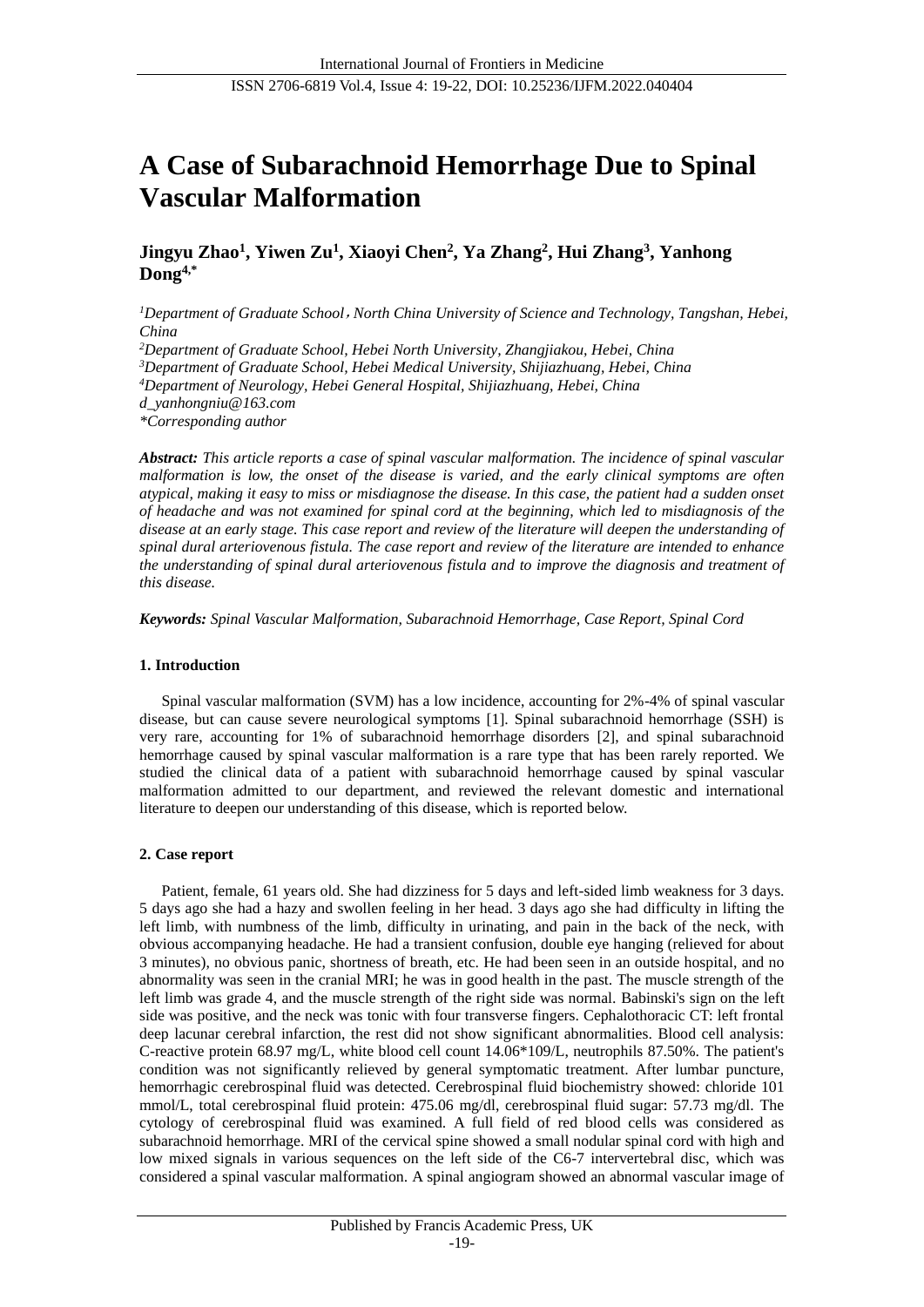# ISSN 2706-6819 Vol.4, Issue 4: 19-22, DOI: 10.25236/IJFM.2022.040404

the blood supply from the right metacervical trunk branch visible in the arterial phase, the patient's symptoms improved after symptomatic treatment, and no further consultation was performed.



*Figure 1: Arrow out-of-shape, arrow pointing to intramedullary high signal*



*Figure 2: Note: DSA examination the arrow indicates the location of the arteriovenous fistula*

#### **3. Discussion**

SVM is generally considered to be a congenital abnormality of the spinal cord vasculature, manifesting as some abnormal vascular structures in or near the spinal cord. There are many types of SVM and various methods of classification, and there is no uniform standard for typing, mostly divided into four types: spinal arteriovenous malformation (SAVM), perimedullary arteriovenous fistula (PMAVF), dural arteriovenous fistula (SDAVF), and cavernous angioma (CA) [3]. The majority of the population with SVM is elderly, and the incidence of men and women is basically the same. Lesions are more common in the thoracic and lumbar segments and are often acute or chronic progressive spinal cord lesions [4]. Most patients present to neurosurgery after severe neurological deficits. Spinal vascular lesions account for approximately 3-4% of all intradural lesions of the spinal cord. They are pathologically similar to their intracranial counterparts in terms of vascular malformations, but their clinical impact tends to be relatively poor. Early, proper pathologic recognition is imperative to halt disease progression and reduce permanent spinal cord injury. The first clinical observation of SVM was published in 1890, but the first successful surgical treatment of spinal vascular malformations was not reported until 1914.The first clinical observation of SVM was published in 1890, but the first successful surgical treatment of spinal vascular malformations was not reported until 1914. in 1974, Aminoff and Logue showed that up to 48% of patients with spinal vascular malformations (SVM) were confined to a bed or wheelchair for 3 years after the onset of symptoms, and that chronic paraplegic complications were a direct cause of death cause.

The unique structural and vascular anatomy of the spinal cord leads to a diversity of clinical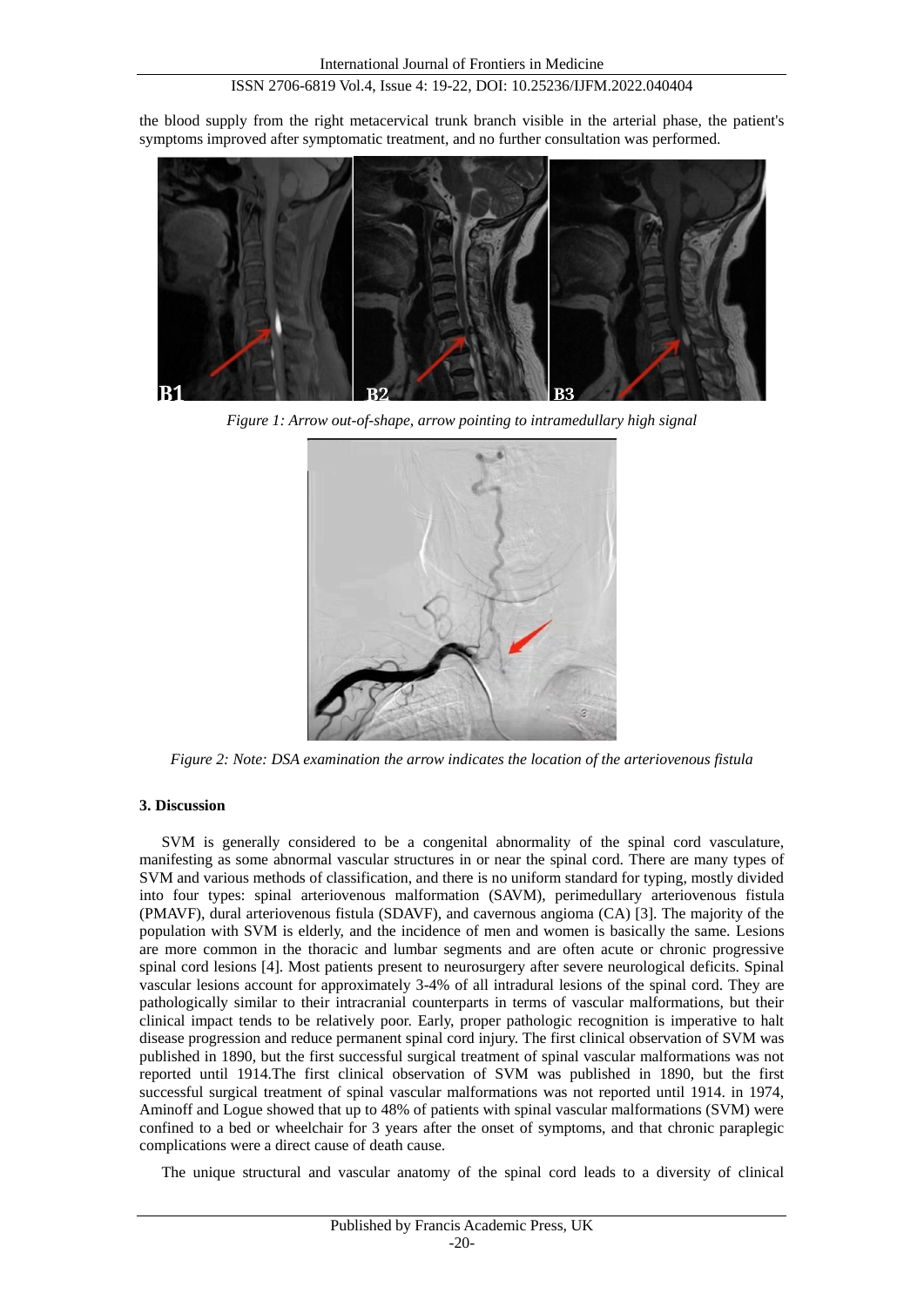# ISSN 2706-6819 Vol.4, Issue 4: 19-22, DOI: 10.25236/IJFM.2022.040404

presentations, with first symptoms generally insidious, difficult to diagnose and no specific clinical manifestations [5]. In particular, in chronic disease, pain can be the first symptom, repeatedly appearing during the course of the disease, or with different manifestations such as numbness, hemiparesis, sensory impairment or sphincter dysfunction. In acute disease, the hemorrhage is caused by rupture of a blood vessel and results in varying degrees of paraplegia, radicular or conduction bundle sensory deficits, and positive meningeal irritation signs. The mechanism of subarachnoid hemorrhage caused by SVM may be due to an increase in arteriovenous pressure, which increases when arterial blood flows into the valveless coronary plexus and radicular veins [6]. When the patient exercises heavily, the sudden increase in systemic arterial pressure further aggravates the venous pressure, leading to ruptured blood vessels and bleeding [7]. In the present case, the patient developed the disease after physical exercise. SAH is easily confused with cerebral subarachnoid hemorrhage, which is difficult to differentiate. The main differentiating points are: (1) the pain in the low back appears earlier and more intense than the headache; (2) the headache and other brain symptoms may subside quickly, but the symptoms of spinal cord involvement are difficult to relieve and keep getting worse; (3) the consciousness is clear; and (4) there are obvious neurogenic signs. The characteristics of cerebral SAH are: (1) early onset of severe headache and rare back pain; (2) long duration of headache, accompanied by nausea and vomiting; (3) some degree of confusion; and (4) positive signs of meningeal irritation.

There are no uniform diagnostic criteria for spinal vascular malformations, and they are easy to be missed and misdiagnosed, and the main tests for SVM are CTA, MRI and myelography [8]. With the development of imaging technology, MRI has the characteristics of non-invasive, simple operation and easy to popularize, and is used clinically for the screening and diagnosis of SVM. Different subtypes of spinal vascular malformations have different performance characteristics in MRI. Perimedullary venous fistulae mainly show intradural flow-void shadow and T2-weighted sequence intramedullary high signal in MRI [9]. Spinal vascular malformations are characterized by low signal T1- and T2-weighted images on MRI [10]. Dural arteriovenous fistulas have a slow onset and progressive worsening, and MRI mostly shows peri-medullary low signal on T2-weighted sequences and high signal on the central soft membrane surface of the spinal cord [11]. Spongiform hemangiomas are similar to cerebral spongiform hemangiomas on MRI, showing a mixture of well-defined peripheral low signal on T2-weighted sequences and central high signal of variable size [12]. In recent years, due to the development of CTA, the number of cases being used to diagnose spinal vascular malformations has gradually increased, and better clinical results have been achieved. CTA can be used as a screening tool for spinal vascular malformations, but CTA cannot easily detect small blood supply arteries and cannot accurately diagnose the type of spinal vascular malformations due to the limited scanning range [13]. Spinal angiography is still the gold standard, and it can clearly show the extent, size, type and relationship of the abnormal vessels to the spinal cord, which can help to clarify the next treatment plan. In this case, spinal angiography was not performed in time to determine the staging and treatment plan after the etiology by MRI.

Early diagnosis and treatment of SVM can help to restore neurological function and improve quality of life. The aim of SVM treatment is to block the arteriovenous malformation vascular shunt to ensure normal spinal cord blood supply and venous return, while protecting normal spinal cord tissue as much as possible to promote spinal cord function recovery [14]. At present, the main treatment means include microsurgery, vascular intervention, and microsurgery plus vascular intervention combined surgical treatment. Microsurgery is difficult to identify the extent of the vascular malformation or the location of the fistula, and accurate localization often requires the operator's accumulated experience and repeated fluoroscopic observation. Postoperative vascular malformation treatment is difficult to assess, and the resection of vascular malformations can be assessed only by visual or surgical experience after surgery, which increases the risk of surgical complications due to misjudgment [15]. Endovascular interventions can be performed in a single session, with minimal trauma and easy postoperative recovery, but the success rate of recanalization is low, while the recurrence rate is high, and there is a risk of misembolization of normal vessels causing impaired spinal cord function [16]. Currently, there is an increasing application of composite surgery treatment, which is the integration of microsurgery and endovascular interventional techniques using high-definition imaging equipment in the operating room to fill the respective shortcomings of the traditional operating room and interventional catheterization room, providing safe and precise treatment for spinal cord vascular malformations. Dai Wei [17] et al. studied the clinical data of 17 patients with spinal cord vascular disease treated by composite surgery, which resulted in successful composite surgery with no miscutting or residuals, and no recurrence in all patients.

Difficulty in diagnosis leading to delayed treatment remains a major problem in rare diseases. early stage of SVM is prone to misdiagnosis and underdiagnosis, complicated treatment, and high disability